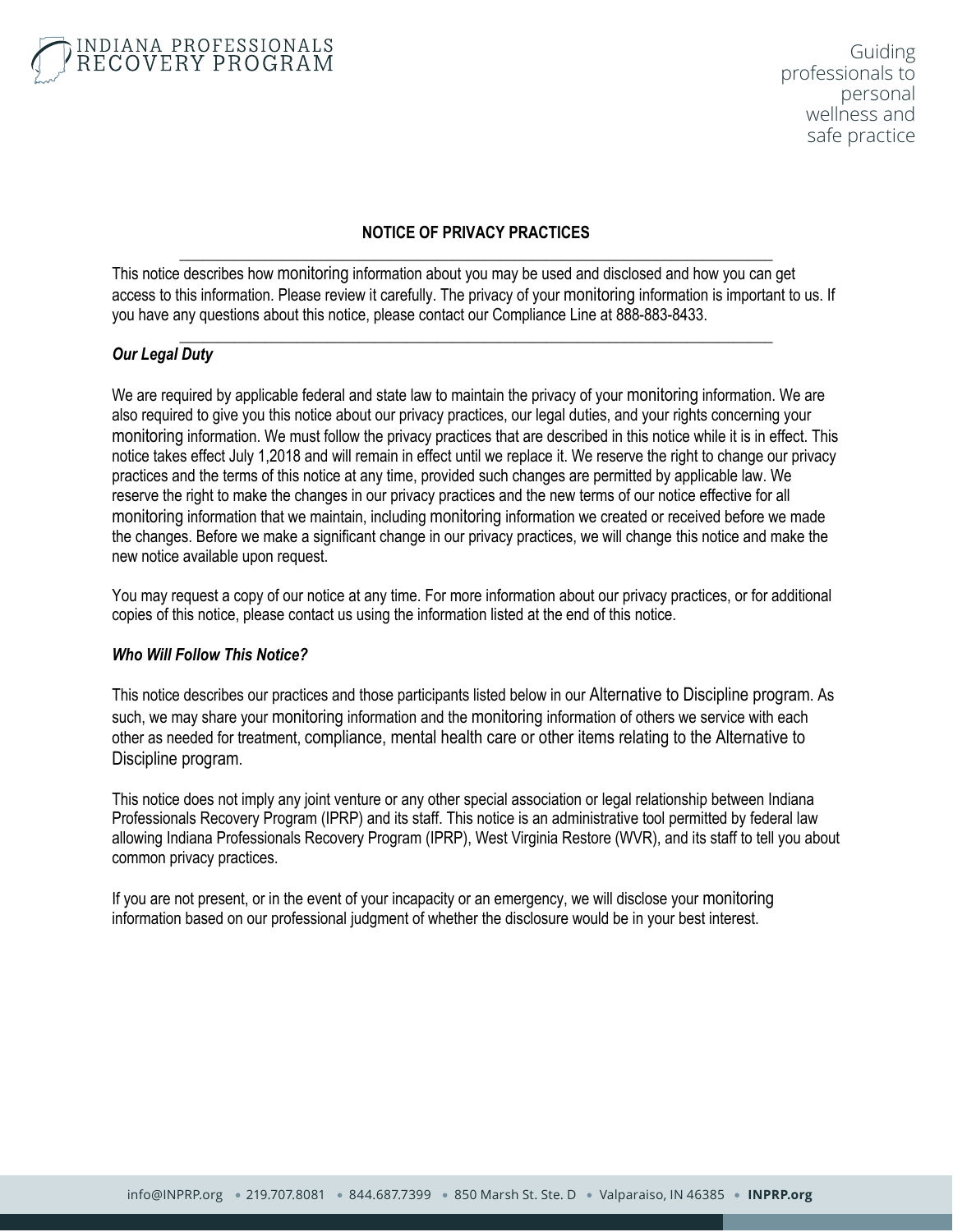

### *By Law or Special Circumstances:*

We may use or disclose your monitoring information as authorized by law for the following purposes deemed to be in the public interest or benefit:

• as required by law.

• for public health activities, including disease and vital statistic reporting, child abuse reporting, FDA oversight, to employers, the IN Nurses Association, and any other government agency as required by law regarding work-related illness or injury.

- in response to court and administrative orders and other lawful processes.
- to nursing oversight agencies.

• to law enforcement officials after receiving subpoenas and other lawful processes, concerning crime victims, suspicious deaths, crimes on our premises, reporting crimes in emergencies, and for purposes of identifying or locating a suspect or other person.

- to coroners, medical examiners, and funeral directors.
- to organ procurement organizations.
- to avert a serious threat to health or safety.
- in connection with certain research activities.
- to the military and to federal officials for lawful intelligence, counterintelligence, and national security activities.
- to correctional institutions regarding inmates; and
- as authorized by state worker's compensation laws.

### *Restriction:*

You have the right to request that we place certain restrictions on our use or disclosure of your monitoring information. We are not required to agree to these additional restrictions except in limited circumstances described below, but if we do, we will abide by our agreement (except in an emergency). Any agreement to additional restrictions must be in writing. You may obtain a form to request additional restrictions on the use or disclosure of your monitoring information on by using the contact information listed at the end of this notice. We will not be bound to the restrictions unless our agreement is signed by you and the appropriate IPRP representative.

### *Confidential Communication:*

You have the right to request that we communicate with you about your monitoring information by alternative means or to alternative locations. For example, you might request that we contact you at work or by mail. You must make your request in writing. You may obtain a form to request alternative communications by using the contact information listed at the end of this notice. We must accommodate your request if it is reasonable, specifies the alternative means or location, and provides satisfactory explanation.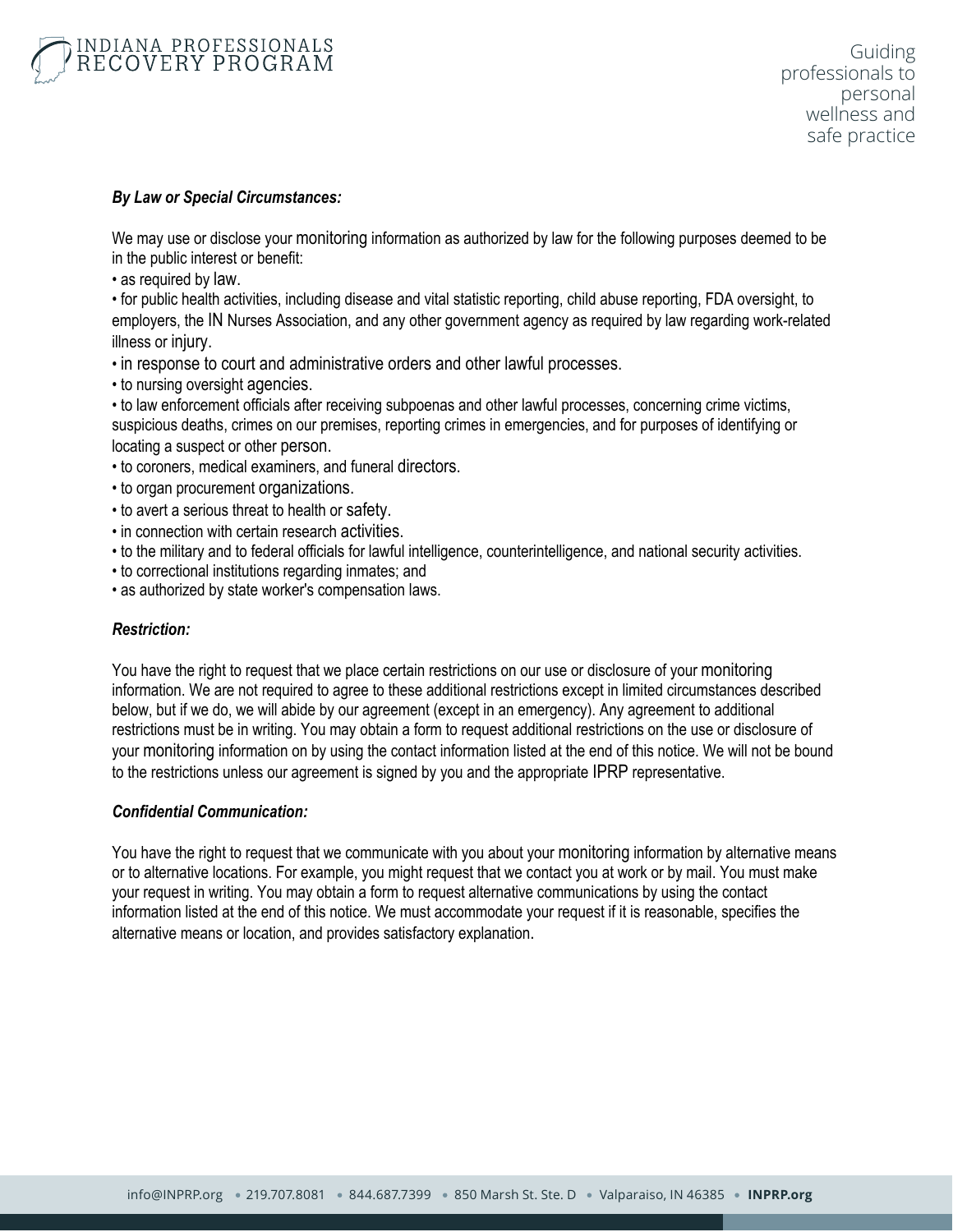

### *Amendment.*

If you feel that the information, we have about you is incorrect or incomplete, you may ask us to amend the information. Your request must be in writing, and it must explain why the information should be amended. You may obtain a form to request an amendment by using the contact information listed at the end of this notice. We may deny your request if we did not create the information you want amended and the individual who provided the information remains available or for certain other reasons. If we deny your request, we will provide you a written explanation. You may respond with a statement of disagreement to be attached to the information you wanted amended. If we accept your request to amend the information, we will make reasonable efforts to inform others, including people you name, in the amendment and to include the changes in any future disclosures of that information.

#### *Electronic Notice:*

If you receive this notice on our web site or by electronic mail (e-mail), you are entitled to receive this notice in written form. Please contact us using the information listed at the end of this notice obtain this notice in written form.

Along with IPRP, the following participate in our alternative to discipline arrangement:

- Members of our staff and their employees or workforce who provide services or support IPRP.
- IPRP Medical Director and Program Director.
- IPRP Compliance Officer.
- IPRP Nurse Case Manager.
- Affinity Spectrum
- Indiana State Board of Nursing

### **Use and Disclosures of Information** \_\_\_\_\_\_\_\_\_\_\_\_\_\_\_\_\_\_\_\_\_\_\_\_\_\_\_\_\_\_\_\_\_\_\_\_\_\_\_\_\_\_\_\_\_\_\_\_\_\_\_\_\_\_\_\_\_\_\_\_\_\_

We use and disclose information about you for treatment, mental health care, Indiana Board of Nursing hearings, and Affinity Spectrum.

#### *For example:*

Treatment: We may use or disclose your monitoring information to a physician or other health care provider to provide treatment to you.

These uses are necessary to make sure that all our participants receive quality care.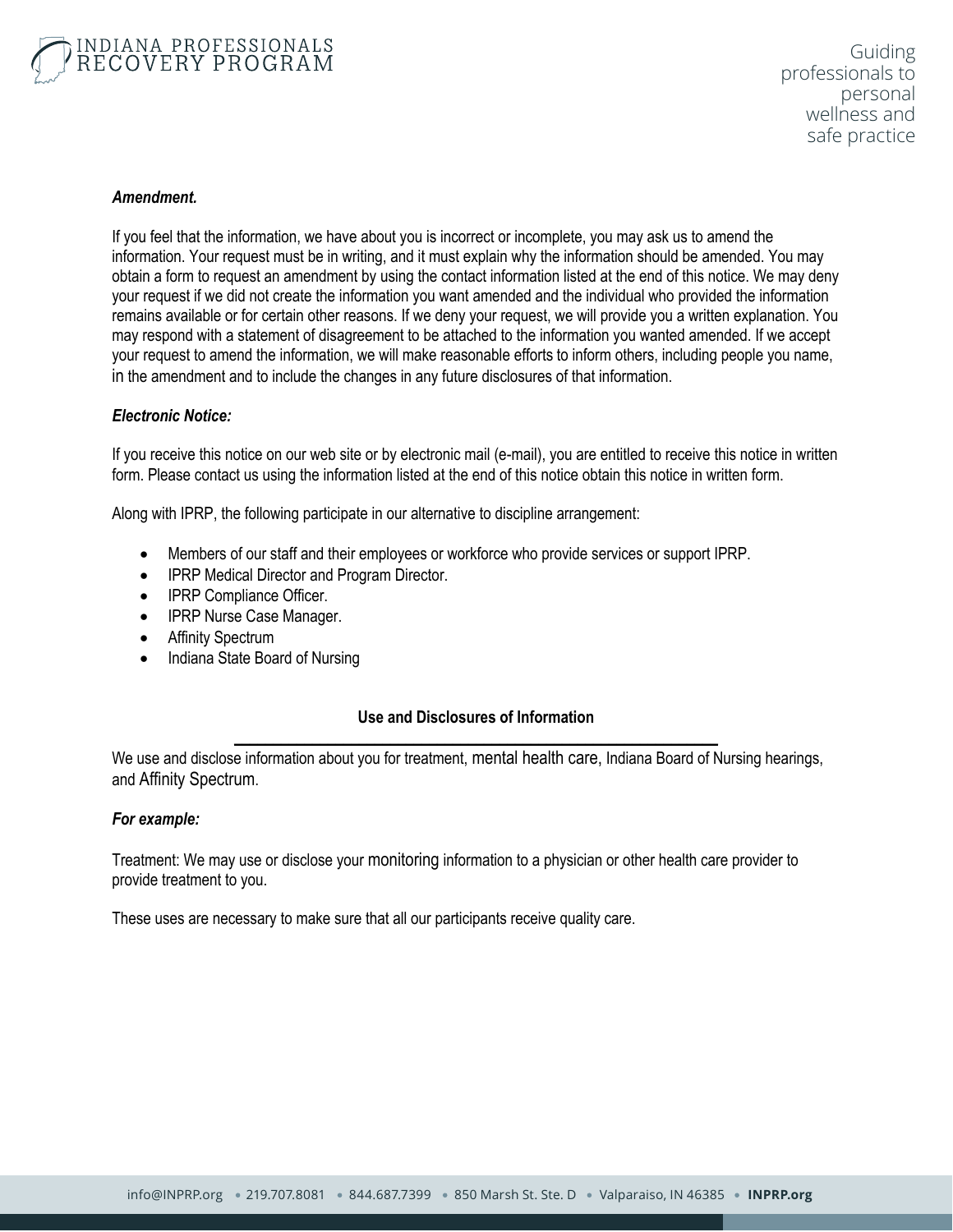#### *Some examples are:*

- We may remove information that identifies you from the information so others may use it for studies in delivery of alternative to discipline programs without learning who the participants are; and
- We may disclose your information to another provider who has a relationship with you and is subject to the same Privacy rules, for their health care operation purposes.

**On Your Authorization:** You may give us written authorization to use your information or to disclose it to anyone for any purpose. If you give us an authorization, you may revoke it in writing at any time. Your revocation will not affect any use or disclosures permitted by your authorization while it was in effect. Unless you give us a written authorization, we cannot use or disclose your information for any reason except those described in this notice.

### **Use and Disclosure of Certain Types of Information**

For certain types of information, we may be required to protect your privacy in ways stricter than we have discussed in this notice. We must abide by the following rules for our use or disclosure of certain types of your information:

### *Alcohol and Drug Abuse Information*

We may not disclose your information that contains alcohol and drug abuse information except to you, your personal representative or pursuant to an authorization or as may otherwise be allowed by law.

### *Your Rights Regarding Monitoring Information about You*

**Right to Inspect and Copy:** You have the right to look at or get copies of your information, with limited exceptions. You must make a request in writing to obtain access to your information. You may obtain a form to request access by using the contact information listed at the end of this notice. You may also request access by sending us a letter to the address at the end of this notice. If you request copies, we will charge you a fee for copying and postage if you want the copies mailed to you. Contact us using the information listed at the end of this notice for a full explanation of our fee structure.

We may deny your request to inspect and copy in extremely limited circumstances as allowed by law. If you are denied access to your information, you may request that the denial be reviewed. Another Licensed health care professional or mental health professional chosen by IPRP will review your request and the denial. The person conducting the review will not be the person who denied your request. We will comply with the outcome of the review.

### *Disclosure Accounting:*

You have the right to receive a list of instances in which we or our business associates disclosed your information for purposes other than treatment, therapy, or monitoring as authorized by you, and for certain other activities, for six (6) years from the date of your request. You must make a request in writing to request a listing of disclosures. You may obtain a form to request the accounting by using the contact information at the end of this notice. If you request this accounting more than once in a 12-month period, we may charge you a reasonable, cost-based fee for responding to these additional requests.

Contact us using the information listed at the end of this notice for a full explanation of our fee structure.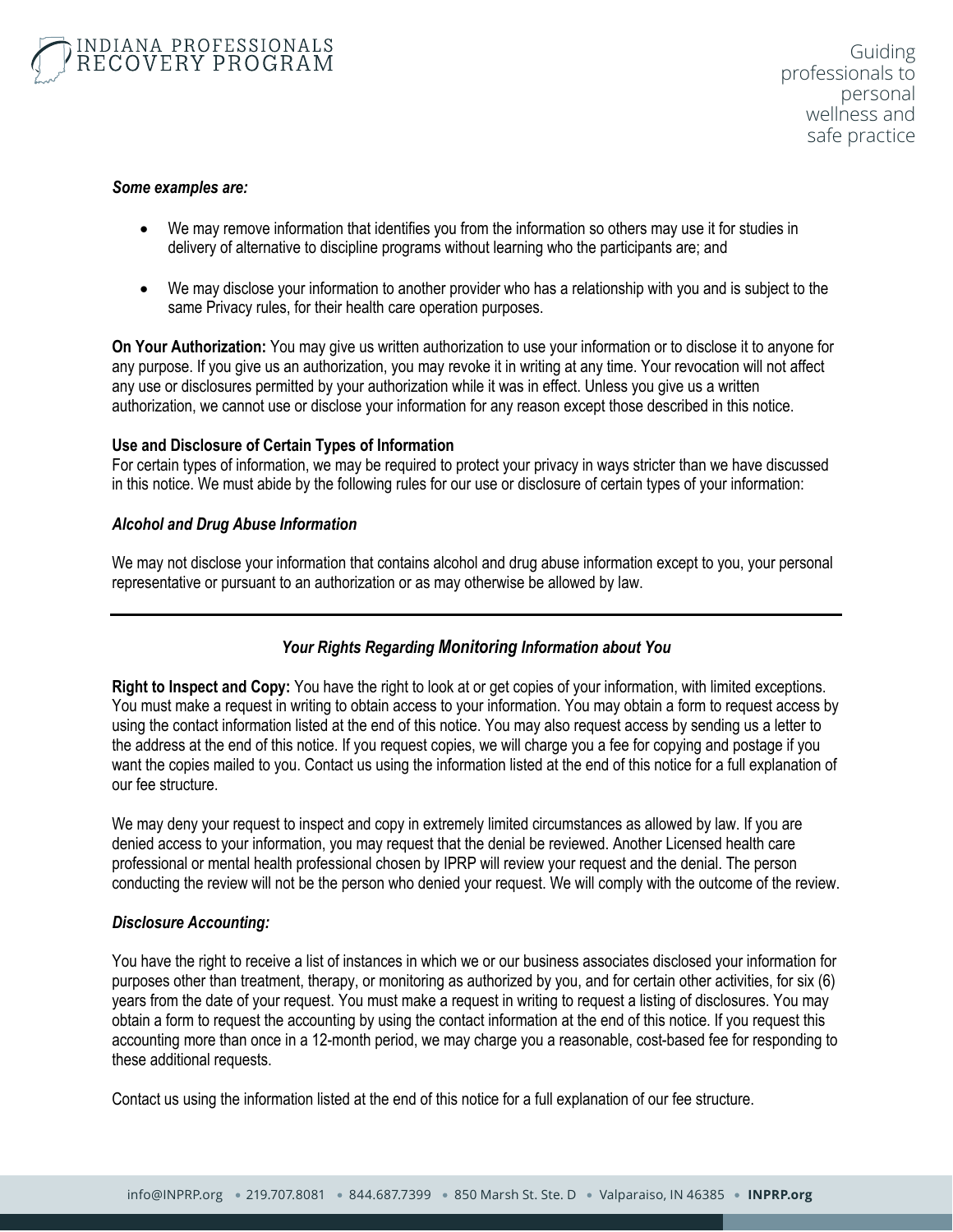

### **Questions and Complaints**

If you want more information about our privacy practices or have questions or concerns, please contact us using the information listed at the end of this notice. Should you be concerned that we may have violated your privacy rights, or you disagree with a decision we made about access to your monitoring information or in response to a request you made to amend or restrict the use or disclosure of your monitoring information or to have us communicate with you by alternative means or at alternative locations, you may complain to us using the contact information listed at the end of this notice. You also may submit a written complaint to the U.S. Department of Health and Human Services at the following address:

United States Department of Health & Human Services Office of Civil Rights Hubert H. Humphrey Building 200 Independence Avenue S.W. Room 509 HHH Building Washington, D.C. 20201

### *For additional information:*

Telephone: 844.687.7399 ext. 5 Fax: 219.286.6953

### *You may write to us at:*

Compliance and Regulation Officer IPRP 850 Marsh Street Suite D Valparaiso, IN 46385

We support your right to the privacy of your monitoring information. We will not retaliate in any way if you choose to file a complaint with us or with the U.S. Department of Health and Human Services.

*You may also call the Compliance Line at:* 888.883.8433

# **THIS NOTICE IS YOUR COPY TO RETAIN FOR ANY FUTURE QUESTIONS OR CONCERNS REGARDING THE USE OF YOUR PROTECTED HEALTH INFORMATION**